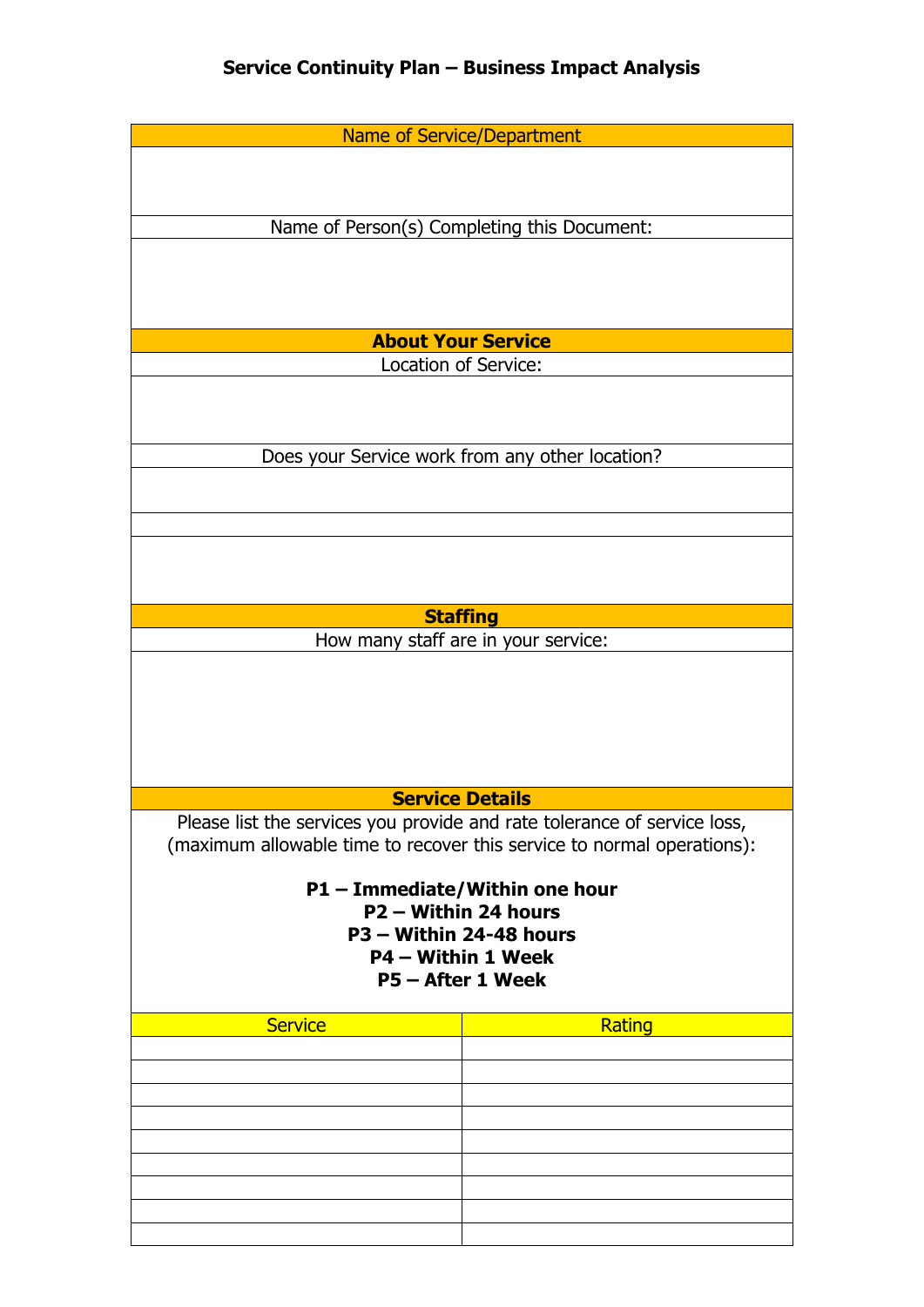| <b>Suppliers and Stakeholders</b>                                                |                       |
|----------------------------------------------------------------------------------|-----------------------|
|                                                                                  |                       |
| Who are your stakeholders? (Who depends on your service)                         |                       |
|                                                                                  |                       |
|                                                                                  |                       |
|                                                                                  |                       |
|                                                                                  |                       |
|                                                                                  |                       |
|                                                                                  |                       |
|                                                                                  |                       |
| Are there any suppliers that your service are dependent on and if so what do     |                       |
| they supply?                                                                     |                       |
|                                                                                  |                       |
|                                                                                  |                       |
|                                                                                  |                       |
|                                                                                  |                       |
|                                                                                  |                       |
|                                                                                  |                       |
|                                                                                  |                       |
|                                                                                  |                       |
| Do you have alternative suppliers in place already in case there is a disruption |                       |
| in your primary supply chain?                                                    |                       |
|                                                                                  |                       |
|                                                                                  |                       |
| <b>Loss of Service - Impact Analysis</b>                                         |                       |
| How would loss of your service impact                                            | Score $1 - 5$ (1=low) |
| on                                                                               |                       |
| <b>Acute Trusts</b>                                                              |                       |
| Other NHS/Trust Departments (List):                                              |                       |
|                                                                                  |                       |
|                                                                                  |                       |
|                                                                                  |                       |
|                                                                                  |                       |
|                                                                                  |                       |
| Patients/Community (risk to wellbeing)                                           |                       |
| Contractors                                                                      |                       |
| Finance                                                                          |                       |
| Reputation                                                                       |                       |
| Failure to meet statutory or regulatory                                          |                       |
| requirements                                                                     |                       |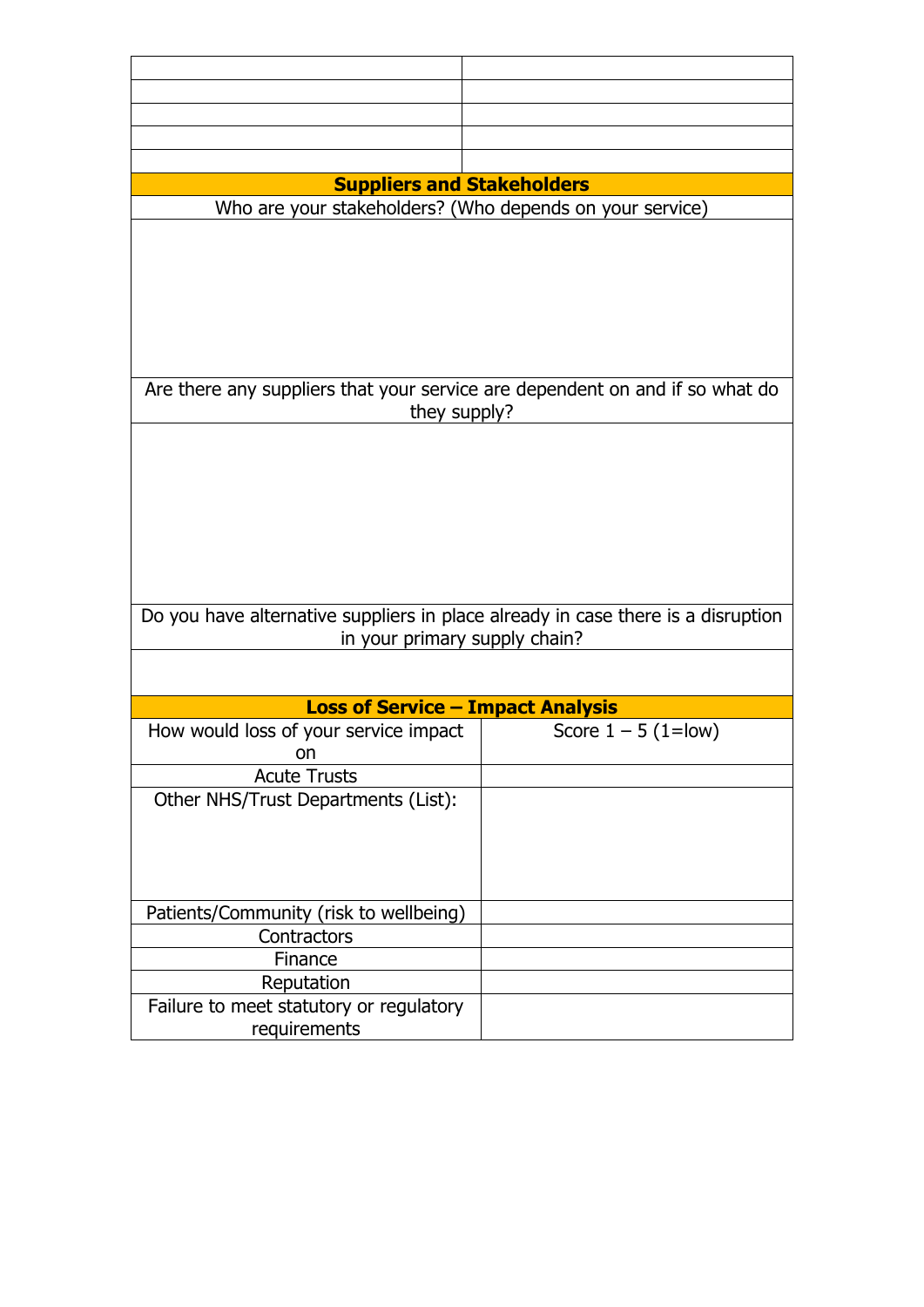| <b>Resources</b>                                    |                      |                                    |                                              |                                                                                                                                    |
|-----------------------------------------------------|----------------------|------------------------------------|----------------------------------------------|------------------------------------------------------------------------------------------------------------------------------------|
| Staffing Levels: Minimum Levels to operate Services |                      |                                    |                                              |                                                                                                                                    |
| <b>Services</b><br>(Please list below)              | # of<br><b>Staff</b> | <b>Work from home</b><br>possible? | <b>Would</b><br>they need<br>IT<br>equipment | <b>Would any other</b><br>specialist<br>equipment be<br>required to enable<br>working from<br>home or alternate<br><b>location</b> |
|                                                     |                      |                                    |                                              |                                                                                                                                    |
|                                                     |                      |                                    |                                              |                                                                                                                                    |
|                                                     |                      |                                    |                                              |                                                                                                                                    |
|                                                     |                      |                                    |                                              |                                                                                                                                    |

## **Equipment and Supplies**

| Please list equipment and specialist supplies which would be needed to |  |  |
|------------------------------------------------------------------------|--|--|
| support your services                                                  |  |  |
|                                                                        |  |  |
|                                                                        |  |  |
|                                                                        |  |  |
|                                                                        |  |  |
|                                                                        |  |  |
|                                                                        |  |  |
|                                                                        |  |  |

| <b>Information</b>                                                         |                   |  |  |
|----------------------------------------------------------------------------|-------------------|--|--|
| What information do you need to operate your service and where is it held; |                   |  |  |
| what format is it in (P=Paper, E=Electronic)?                              |                   |  |  |
| Information/Data                                                           | Where Held/Format |  |  |
|                                                                            |                   |  |  |
|                                                                            |                   |  |  |

| <b>Documentation</b> |  |  |
|----------------------|--|--|
|                      |  |  |
| Item:                |  |  |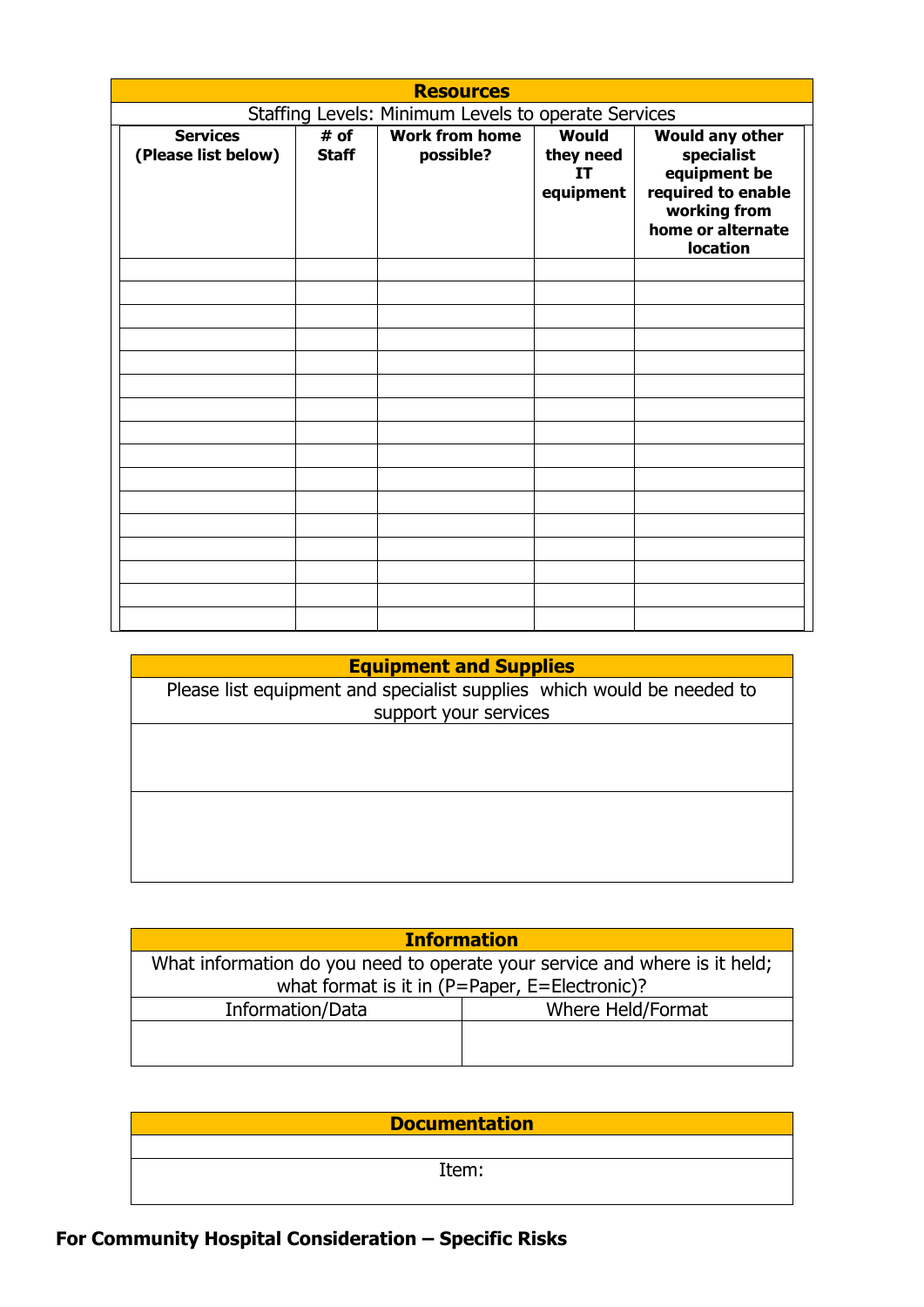| <b>Accomodation Loss - Loss of Patient</b><br><b>Accomodation</b>                                                                                                                                                                                                                                                                                                         | (This information will form part of<br>the evacuation plan) |
|---------------------------------------------------------------------------------------------------------------------------------------------------------------------------------------------------------------------------------------------------------------------------------------------------------------------------------------------------------------------------|-------------------------------------------------------------|
|                                                                                                                                                                                                                                                                                                                                                                           |                                                             |
| <b>Occupancy Details</b>                                                                                                                                                                                                                                                                                                                                                  |                                                             |
|                                                                                                                                                                                                                                                                                                                                                                           |                                                             |
| At normal full occupancy the Hospital has ______<br>number of beds.                                                                                                                                                                                                                                                                                                       |                                                             |
| <b>Type of Disruption Consider:</b>                                                                                                                                                                                                                                                                                                                                       |                                                             |
| If partial loss:                                                                                                                                                                                                                                                                                                                                                          |                                                             |
|                                                                                                                                                                                                                                                                                                                                                                           | <b>List Acceptable Alternatives</b>                         |
| Adaptation of communal areas as temporary<br>$\bullet$<br>patient accommodation<br>Provision of emergency beds (sources? List)<br>Relocation to other community hospitals<br>$\bullet$<br>Relocation to care home/residential home<br>$\bullet$<br>Relocation to Council Rest Centre in first instance<br>Relocation to Acute Hospital<br>$\bullet$                       |                                                             |
| In Case of Relocation ensure:                                                                                                                                                                                                                                                                                                                                             | <b>Forms and Action Cards Required</b>                      |
| Names of facilities to receive patients<br>$\bullet$<br>Contacts at each facility who can ensure<br>$\bullet$<br>reception of patients<br>Means of transport<br>Names of patients to be transferred/information<br>equipment needed<br>Medical records<br>$\cap$<br><b>Medications</b><br>$\Omega$<br>$\circ$ Personal belongings<br>Relatives to be notified<br>$\Omega$ |                                                             |

| <b>Accomodation Loss - Non-Patient Areas</b> | <b>List Alternative Locations and Equipment</b><br><b>Required</b> |
|----------------------------------------------|--------------------------------------------------------------------|
| • Reception Area                             |                                                                    |
| <b>Admin Offices</b>                         |                                                                    |
| Other?                                       |                                                                    |
| • Clinic Area                                |                                                                    |
| • Communal Areas                             |                                                                    |

| <b>Catering Disruption</b> |  |
|----------------------------|--|
|                            |  |
|                            |  |
| Catering is provided by:   |  |
|                            |  |
|                            |  |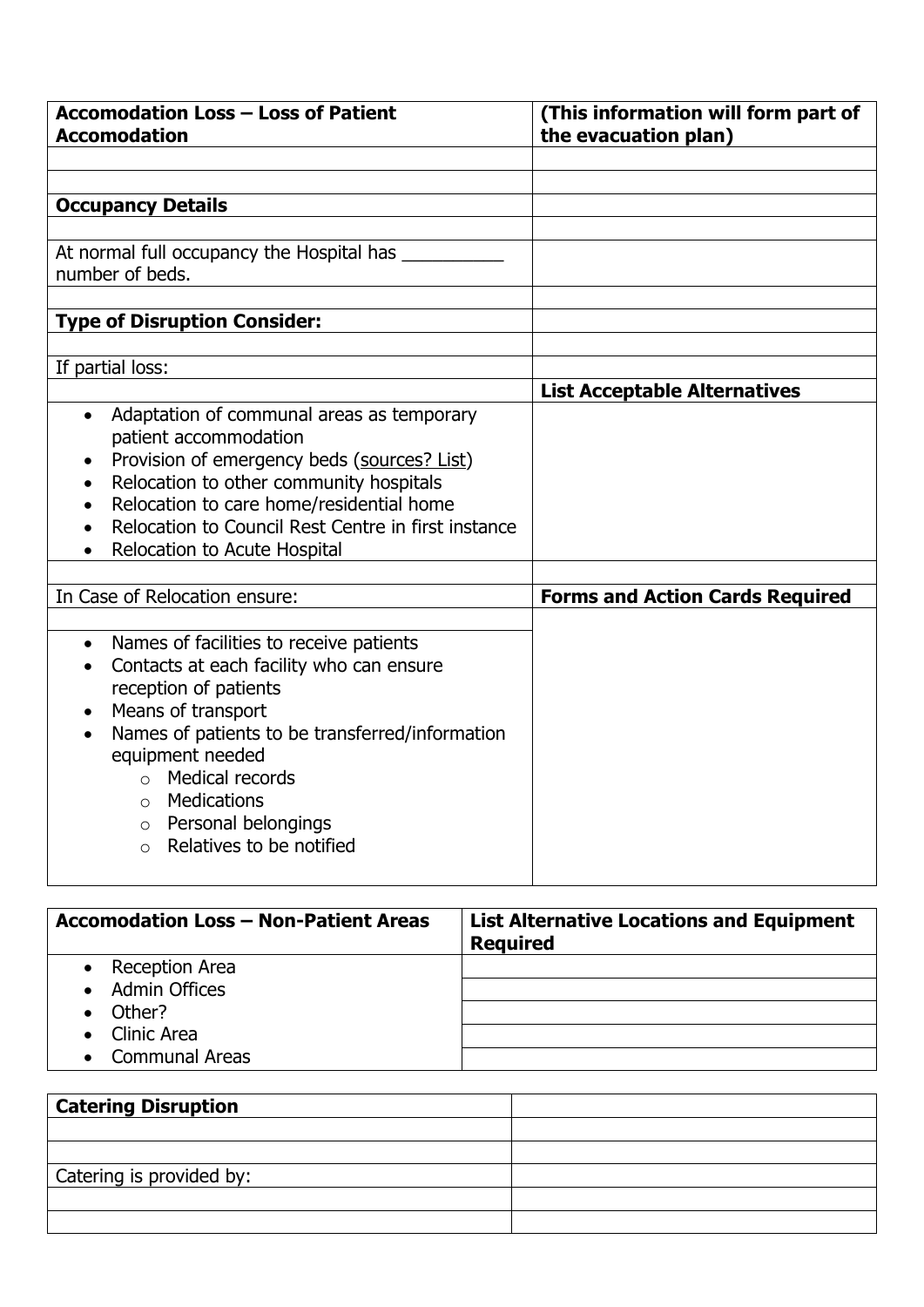| What Kitchen equipment is available on site:                                                                                                                                                                                                                                                                                                                            | □ Cooker<br>$\Box$ Fridge<br>□ Microwave<br>$\Box$ Freezer<br>$\n  Dbishw$<br>□ Steamers<br><b>Serving Trolleys</b><br>□Fat Fryers<br>$\Box$ Other |
|-------------------------------------------------------------------------------------------------------------------------------------------------------------------------------------------------------------------------------------------------------------------------------------------------------------------------------------------------------------------------|----------------------------------------------------------------------------------------------------------------------------------------------------|
| Details of Kitchen equipment servicing arrangements:                                                                                                                                                                                                                                                                                                                    |                                                                                                                                                    |
| In the event of a disruption determine:<br>Length of time of the disruption<br>$\bullet$<br>Consider serving cold food only<br>$\bullet$<br>Alternative suppliers<br>$\bullet$<br>Neighbouring facilities<br>$\circ$<br><b>Council Meals on Wheels</b><br>Mobile Kitchen<br>$\bigcap$<br>Supermarkets<br>Ensure normal hygiene standards are<br>$\bullet$<br>maintained | List Alternative Suppliers with contact<br>details and type of catering that can be<br>provided:                                                   |

| <b>Loss of Electricity</b>                                                                                                                                                                                                                                                                                   |                                                                       |
|--------------------------------------------------------------------------------------------------------------------------------------------------------------------------------------------------------------------------------------------------------------------------------------------------------------|-----------------------------------------------------------------------|
|                                                                                                                                                                                                                                                                                                              | <b>List Systems that need Procedures</b><br>in Place to Mitigate Risk |
| What Systems and appliances would be affected<br>during a power failure:                                                                                                                                                                                                                                     |                                                                       |
| <b>Consider:</b>                                                                                                                                                                                                                                                                                             |                                                                       |
| Alarm systems<br>٠<br>Diagnostic equipment<br>$\bullet$<br>Heating and air conditioning<br>$\bullet$<br>IT<br>Lighting<br>$\bullet$<br>Piped oxygen<br>$\bullet$<br>Refridgerators and freezers<br>$\bullet$<br>Clinical fridges<br>$\bullet$<br>Telephones<br>$\bullet$<br>Fax machines<br>Laundry<br>Other |                                                                       |
| <b>Procedures should include:</b>                                                                                                                                                                                                                                                                            |                                                                       |
| Who to contact:<br>$\bullet$<br>Need for Emergency Torches and spare<br>$\bullet$<br>batteries<br>What areas are covered by emergency lighting<br>$\bullet$                                                                                                                                                  |                                                                       |